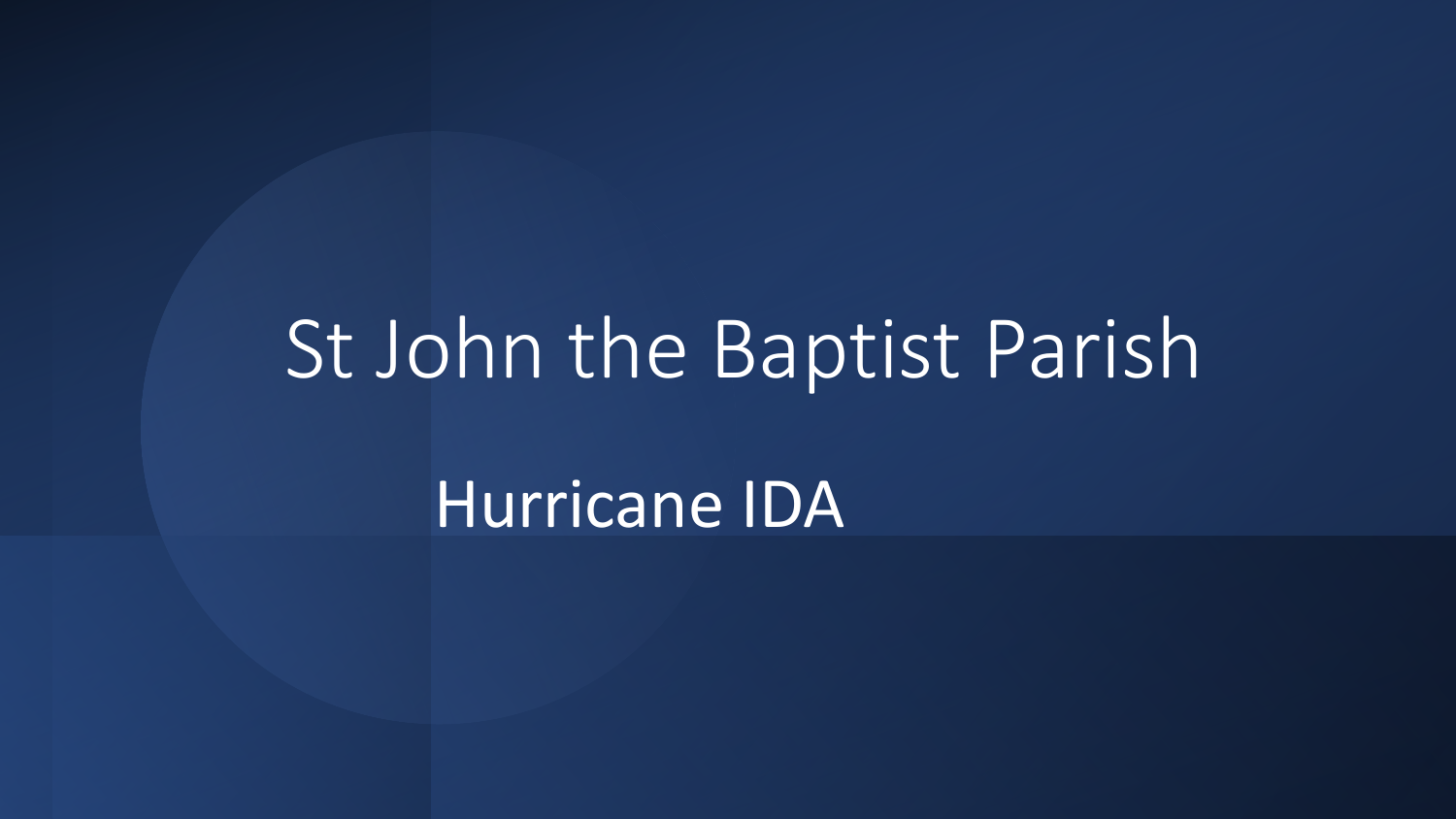Lake Charles and Sulphur

#### Hurricane Laura

•Category 4 Storm

Hurricane Delta

• Six Weeks later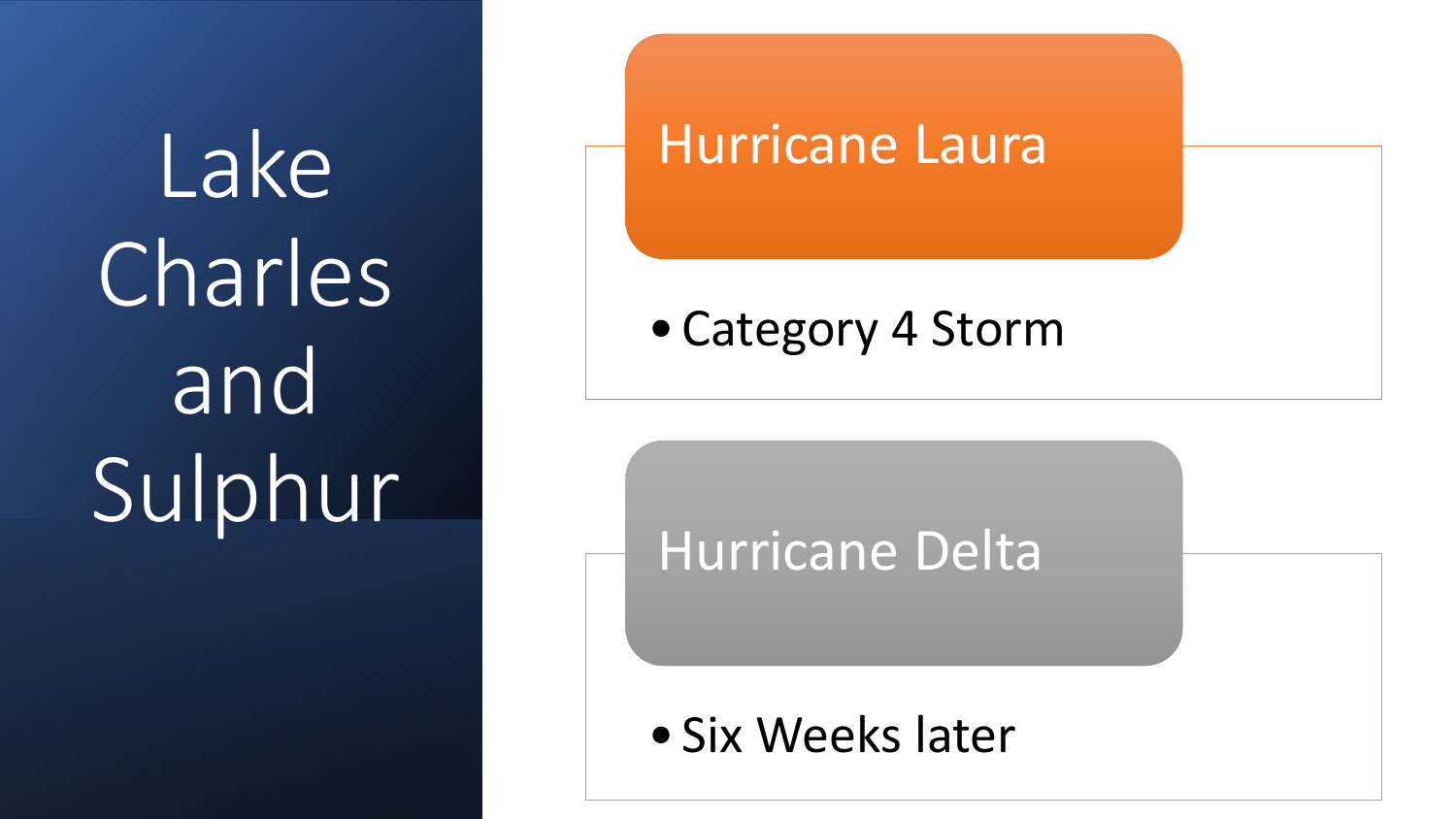St John the Baptist Parish

### Hurricane Issac

- •Community of 45K residents of which approx. 7000 homes flooded
- Tidal influenced drainage
- •At the end of the WSLP Levee Protection and the Bonnet Carre Spillway

2021 Season

• In the cone of inference 7 times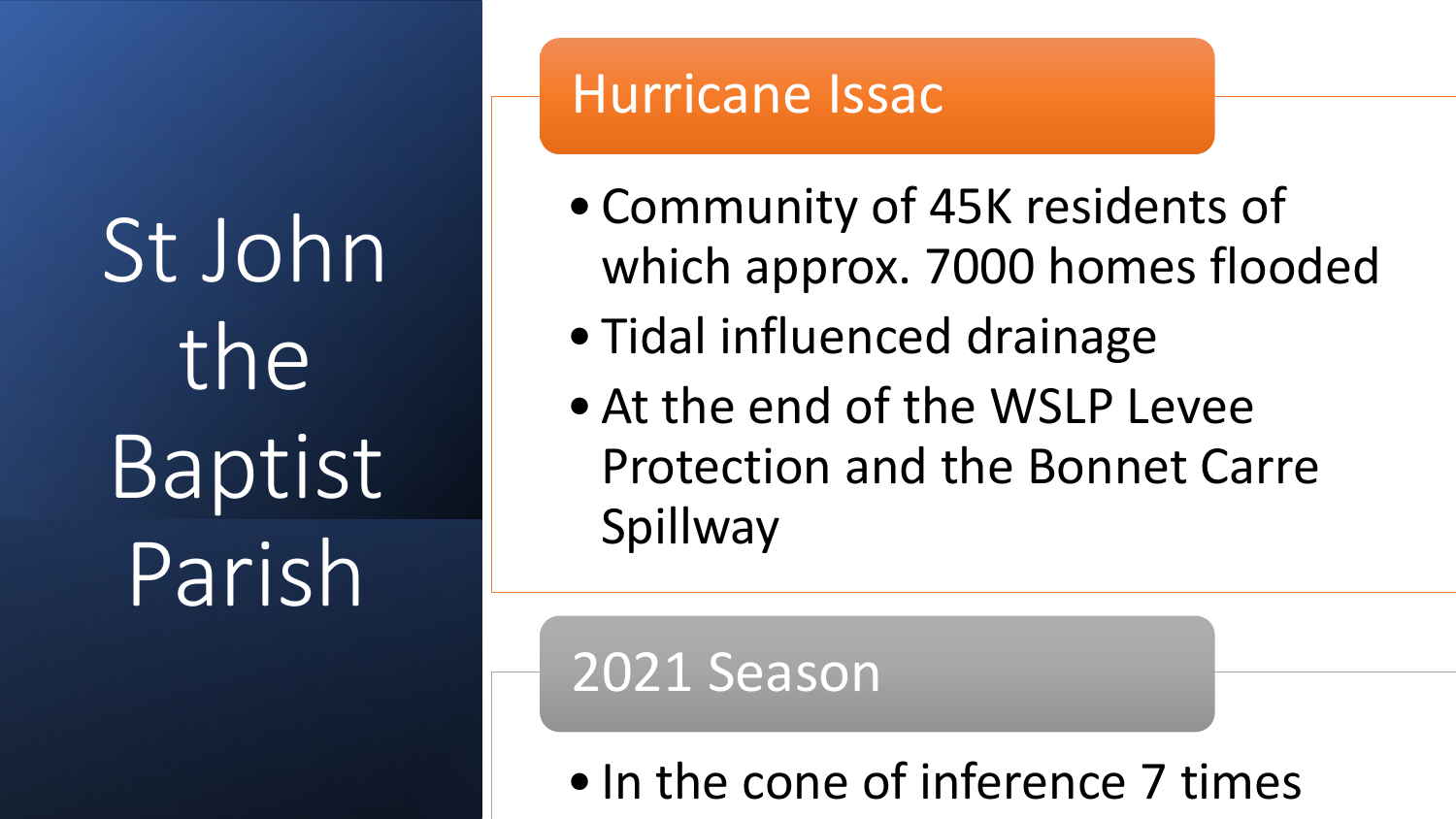## Storm Preparation

#### Hurricane Manual

• Do What When

## Pre-Positioned Contracts

- Food / Water from an outside source
- Debris Hauling / Monitoring
- Generators
- Canal / Laterals / Ditch cleaning
- RPF must account for each scenario to prevent delays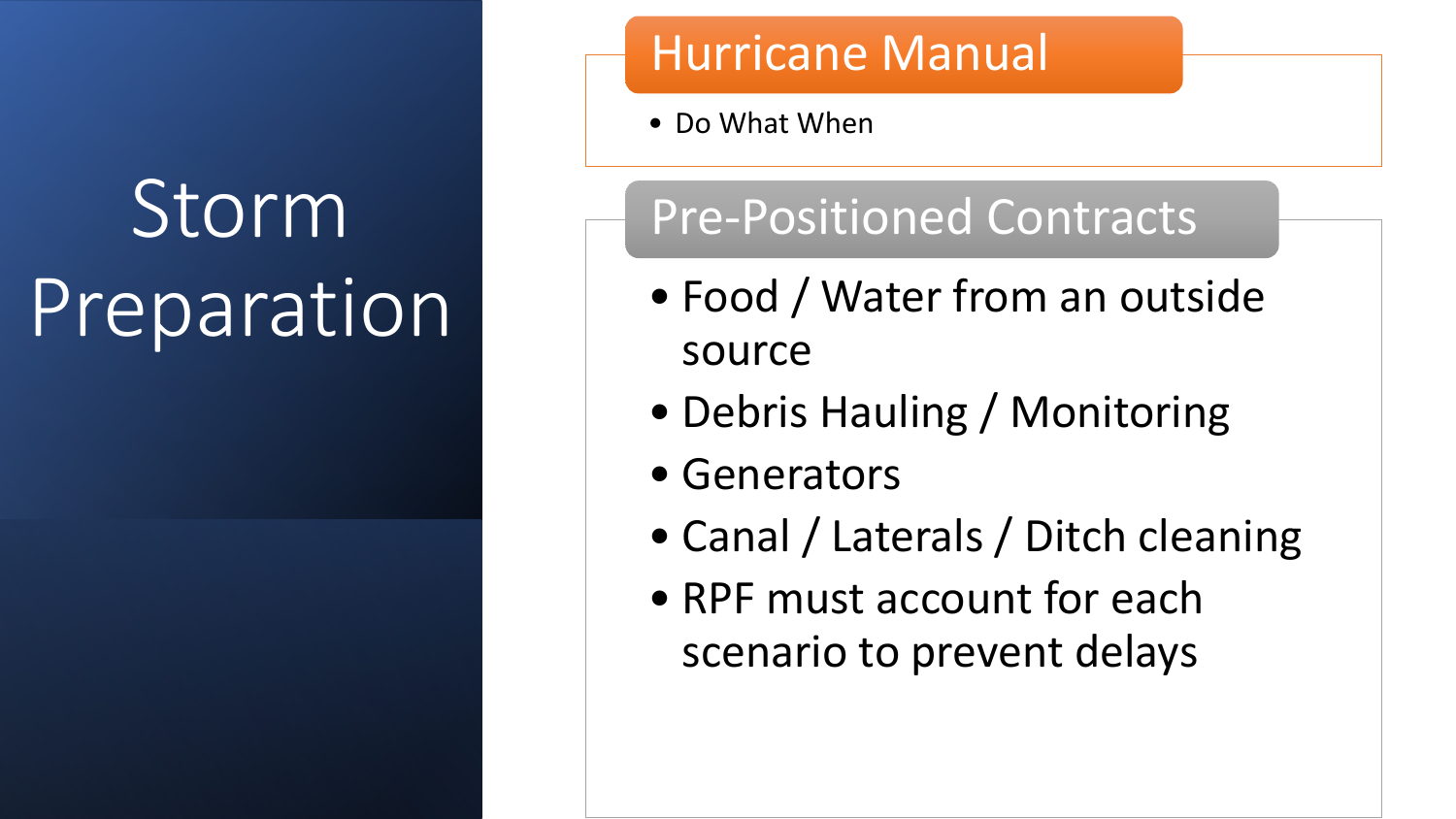The Storm Event

#### IDA Waiting for the Eye

- IDA stalls and changes direction
- IDA puts St John in the Eastern Eye-Wall for 8 hours

#### IDA pounds St John

- The Wind / Flood Event
- Rescue Calls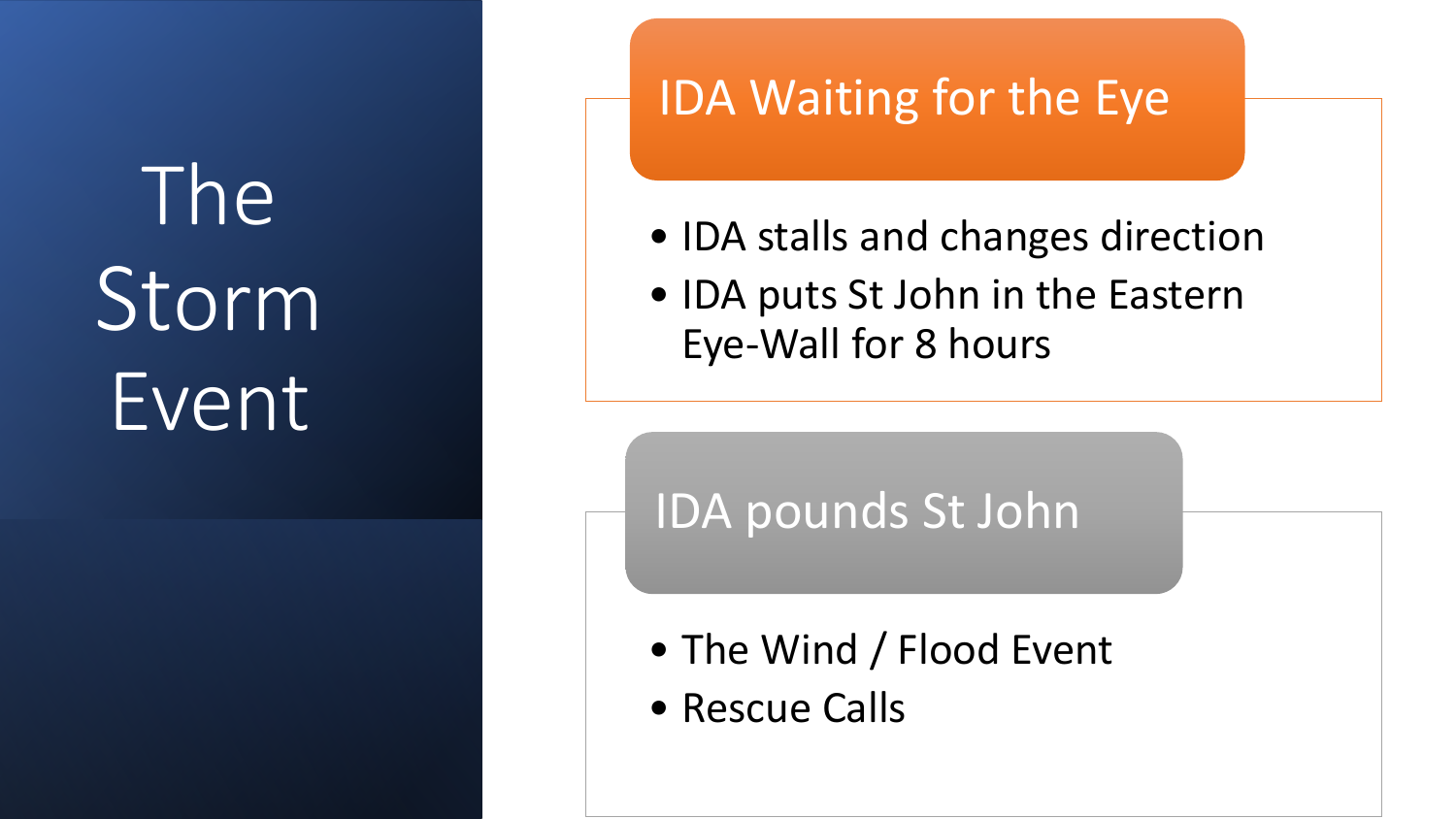# The Storm Event

### Damage Assessment

- Powerlines / Trees / Structures
- Finding Passable Routes
- Clearing Roadways

#### Rescue Operations

- Evacuation Shelters
- Flood Victims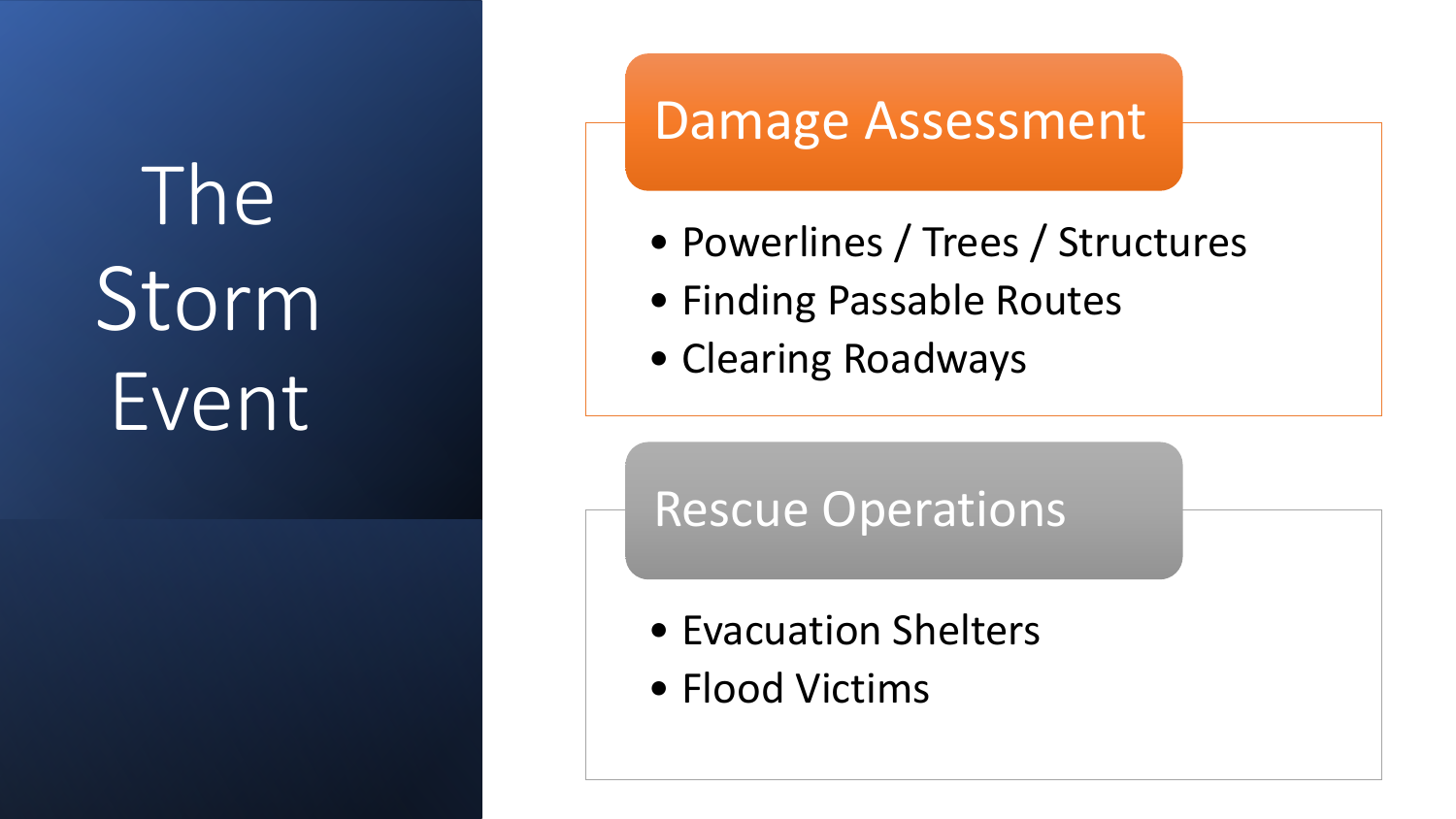## Agency Help

#### **CPRA**

- Partnership
- Pumps
- Heavy Equipment

**GOHSEP** 

- Knowledge
- Guidance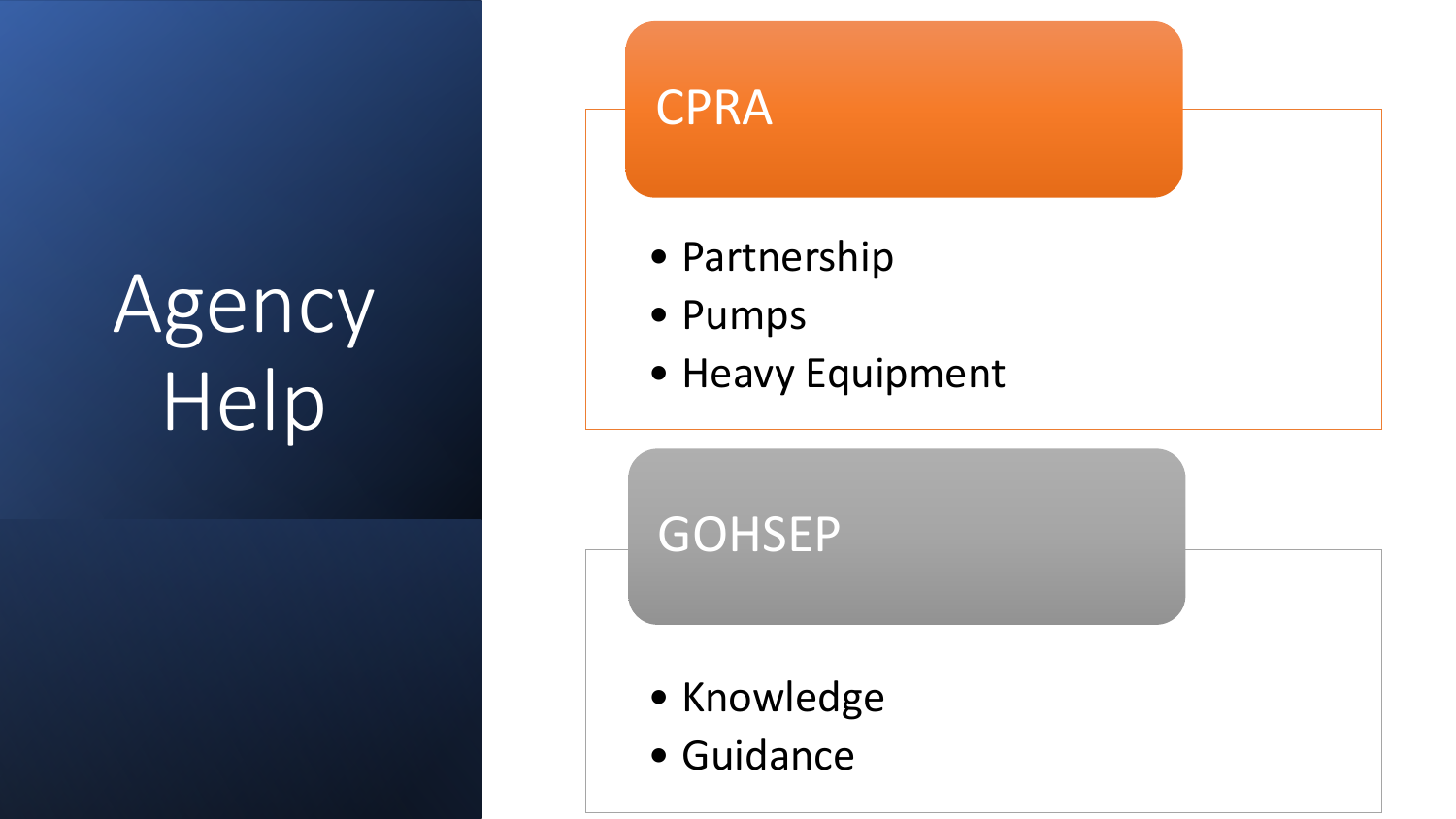## Agency Help



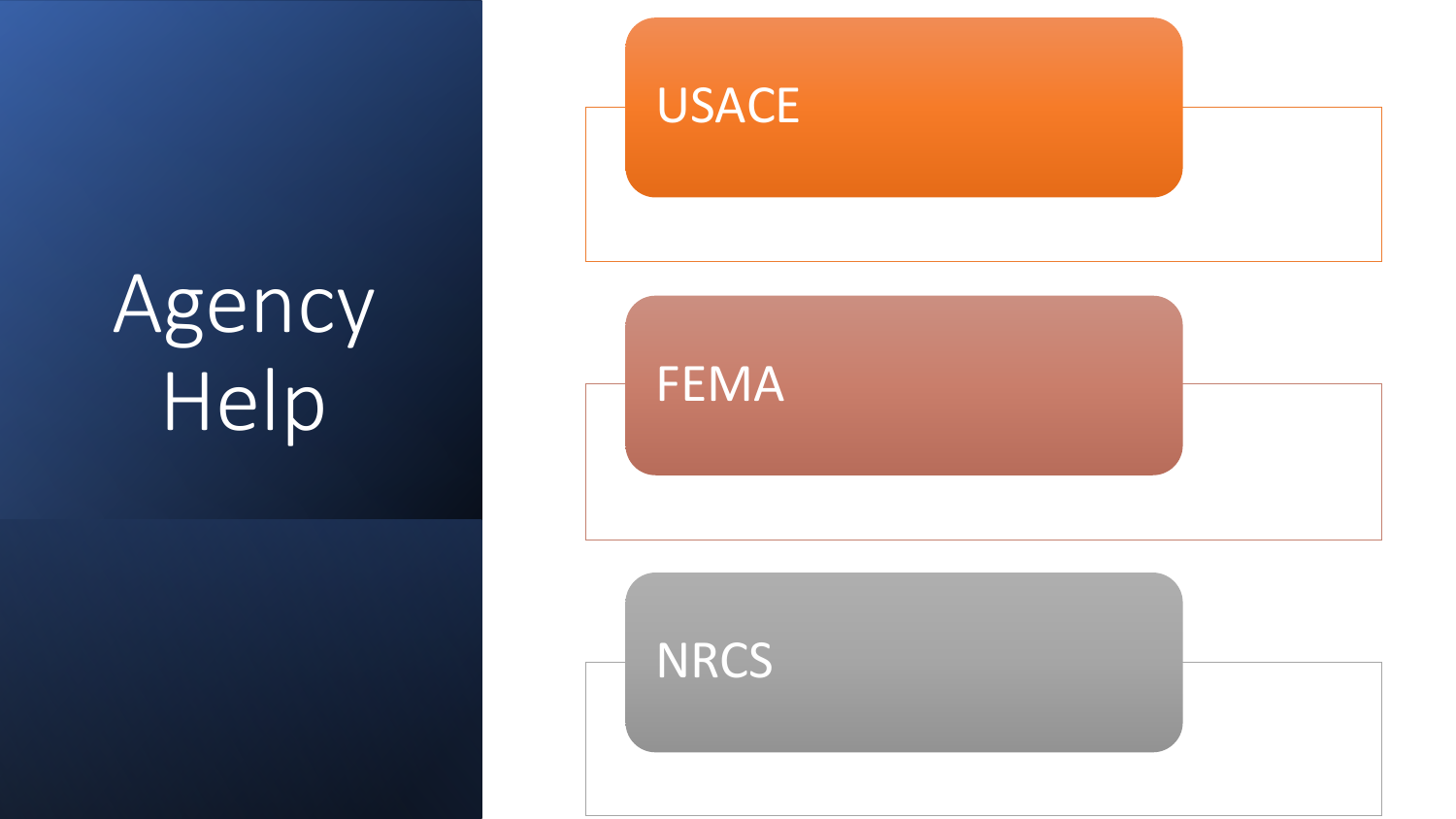# Logistics | · Man Power

## Prepare for the "INFLUX"

- Goods and Services
- Equipment
- 

#### Real Estate – the need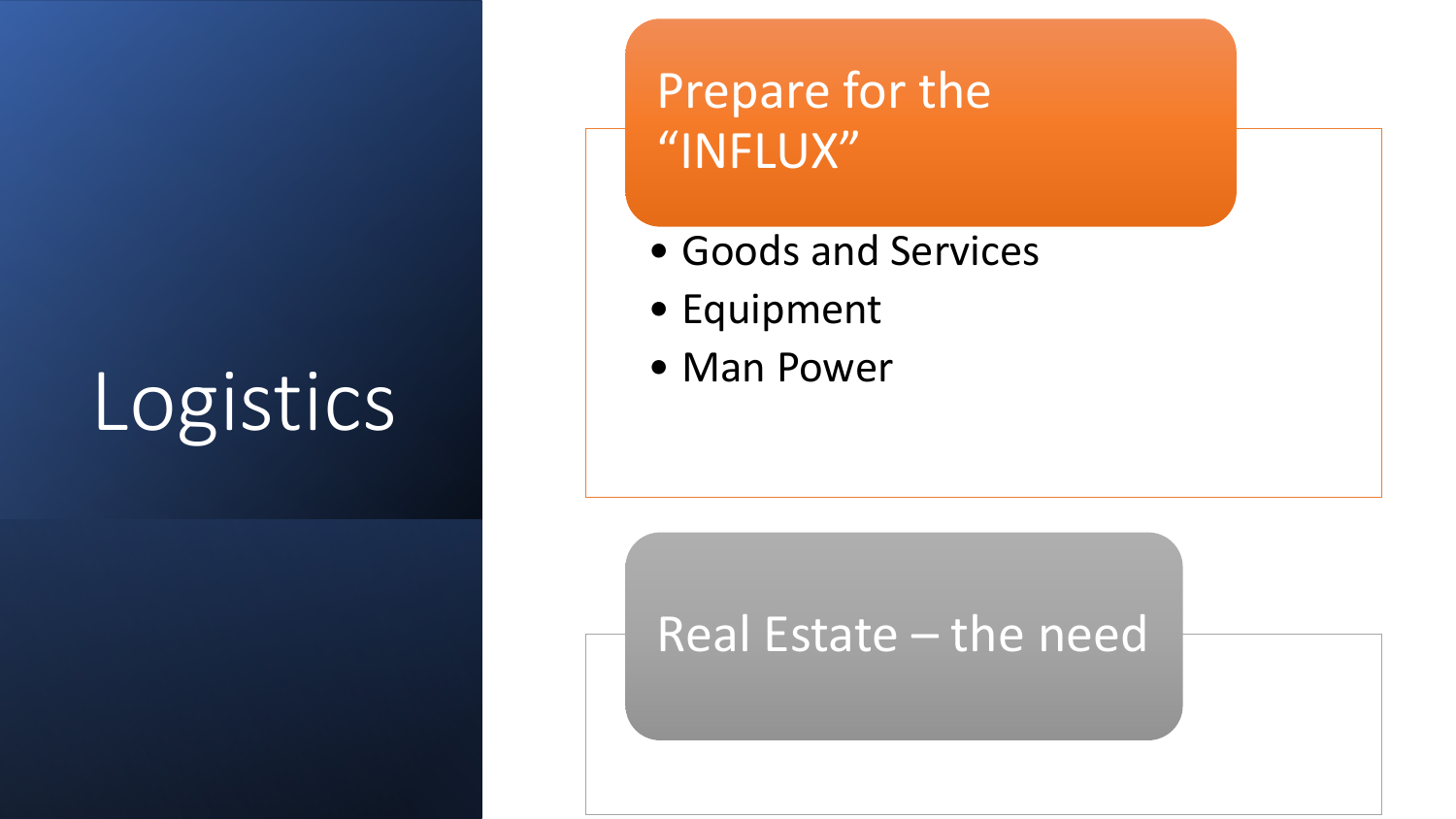## Debris REMOVAL

#### Debris Hauling

- DMS Sites
- LDEQ Permitting
- Specialized Heavy Equipment

#### Debris Monitoring

- Knowledge
- Guidance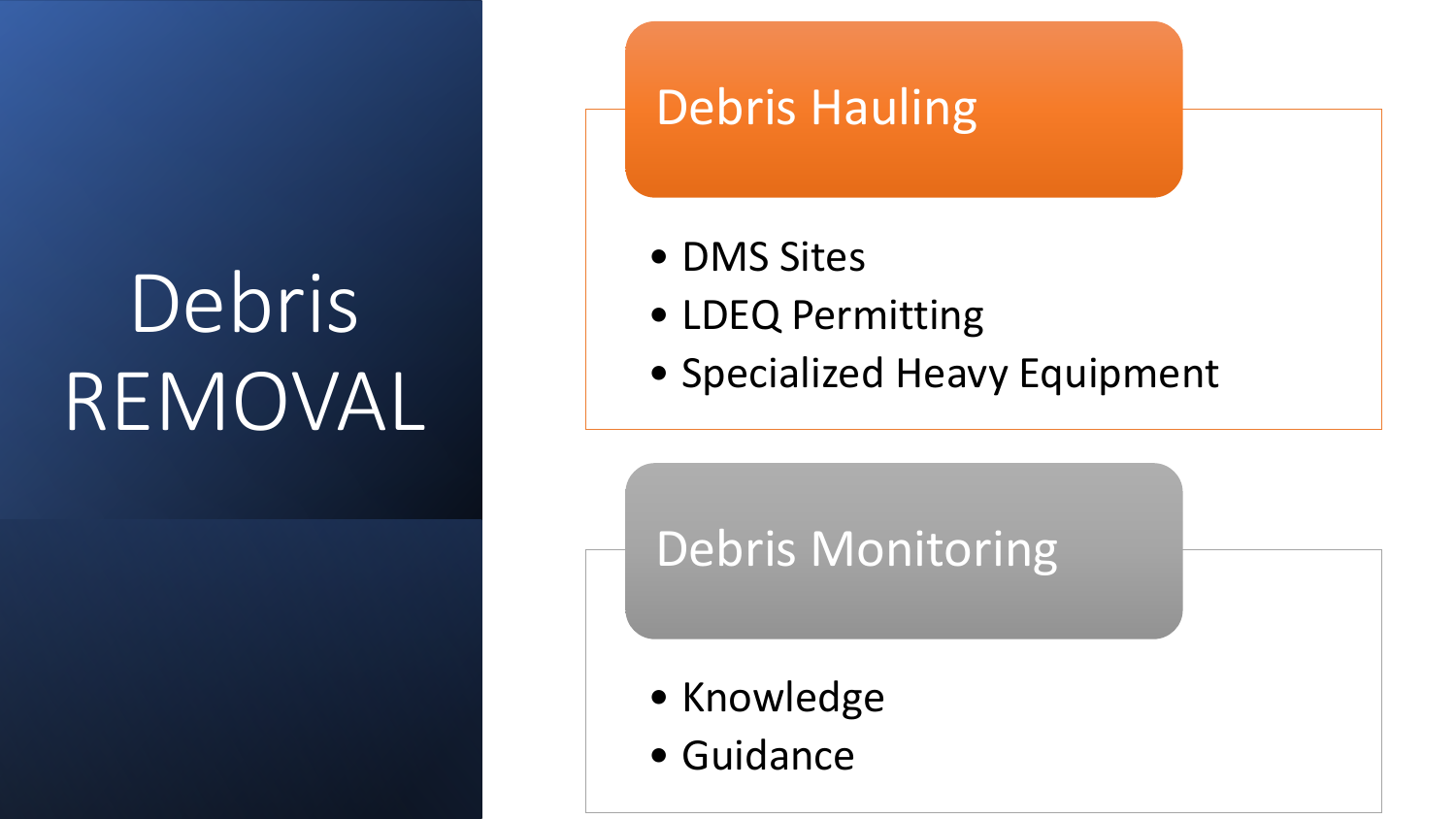### Debris Handling

- Clearing Streets
- Structures
- Tree Debris
- C&D
- Resident Drop Off
- Contractors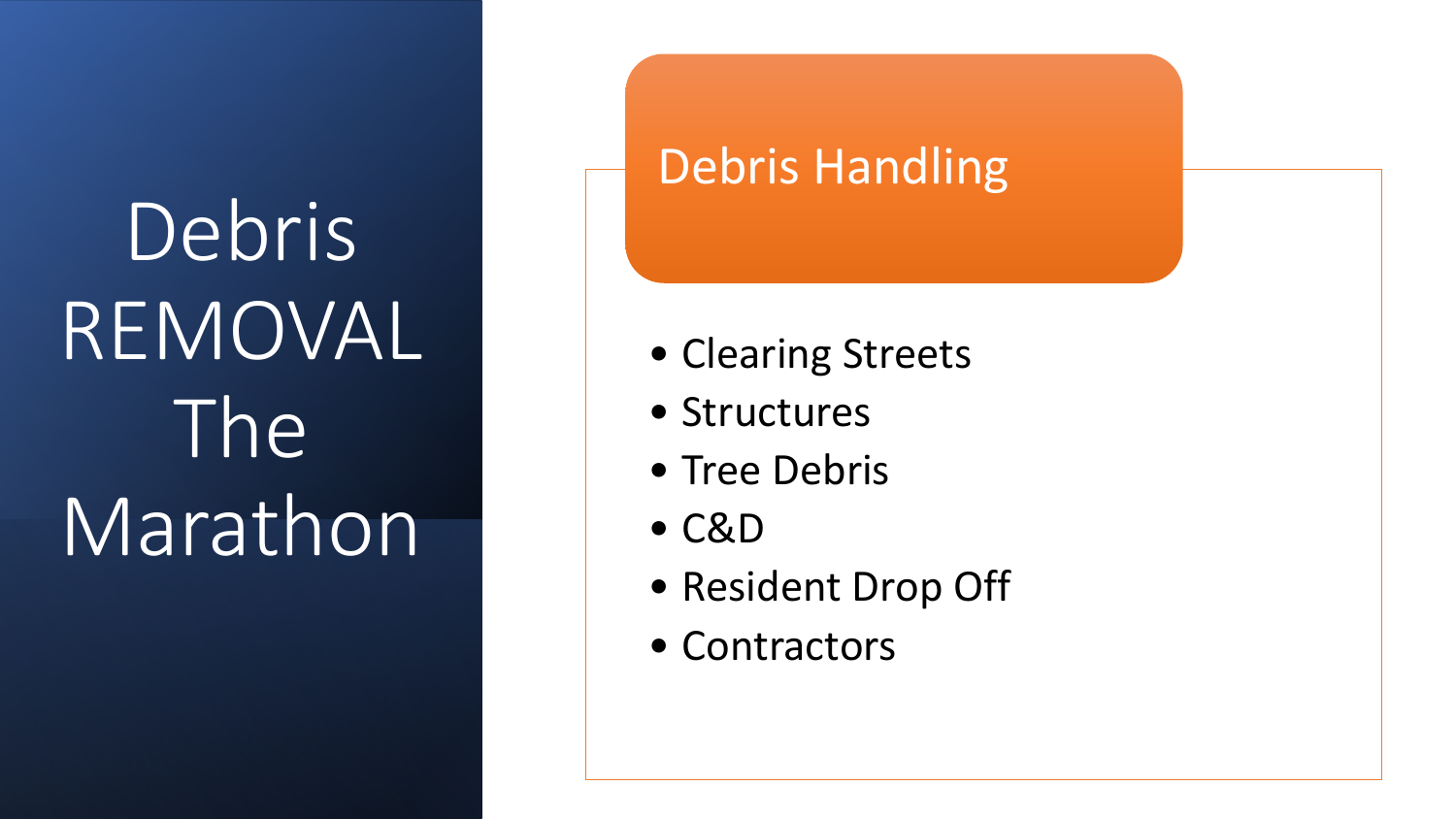#### Debris Removal

- Streets
- Drainge Conveyance
- Navigable Waterways
- Right of Ways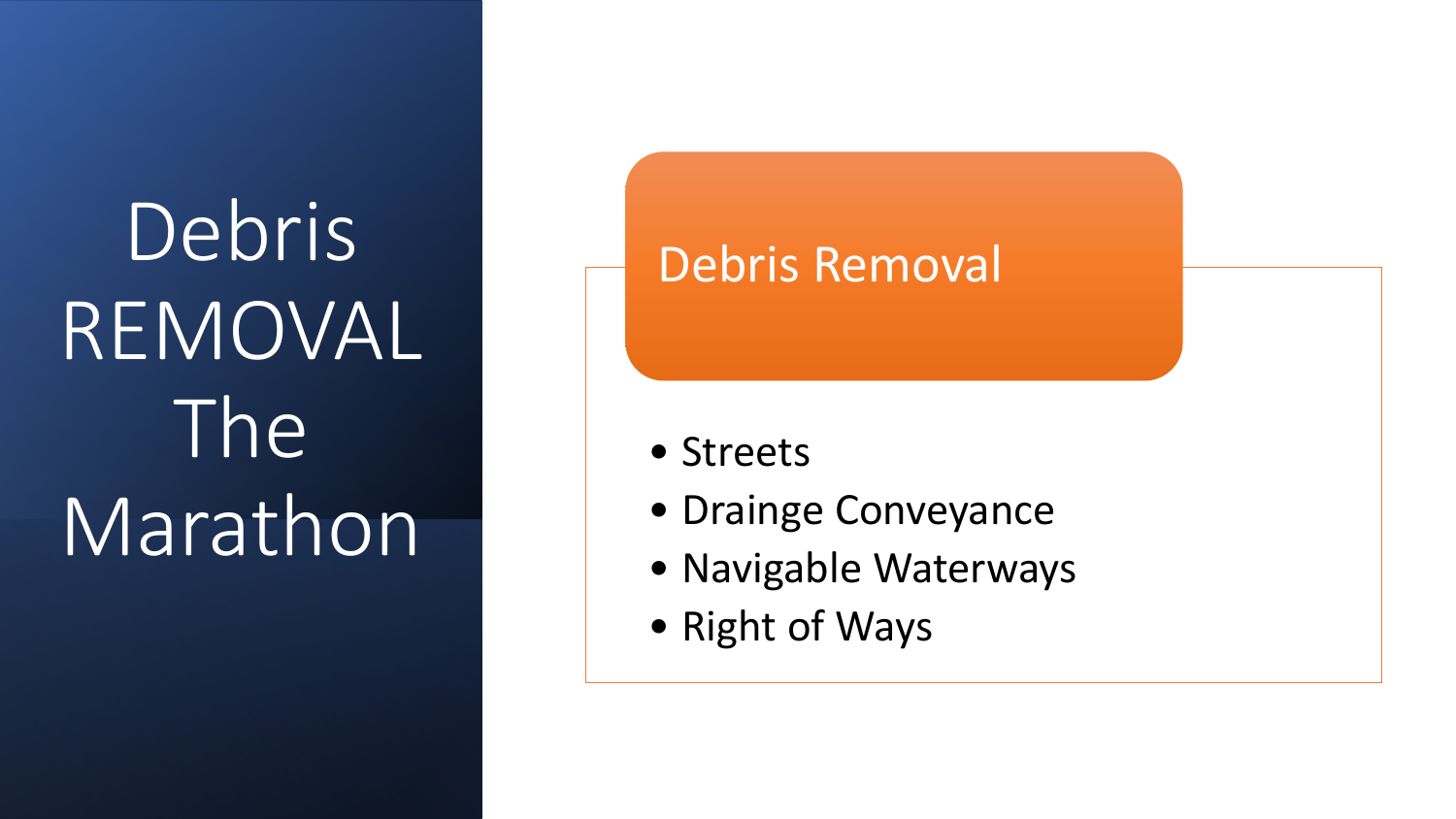#### Drainage Debris

- Outfall Canals
- Drainage Laterals
- Ditches

### Risk vs Reward

- Immediate Need Exigency
- NRCS
- In-House Work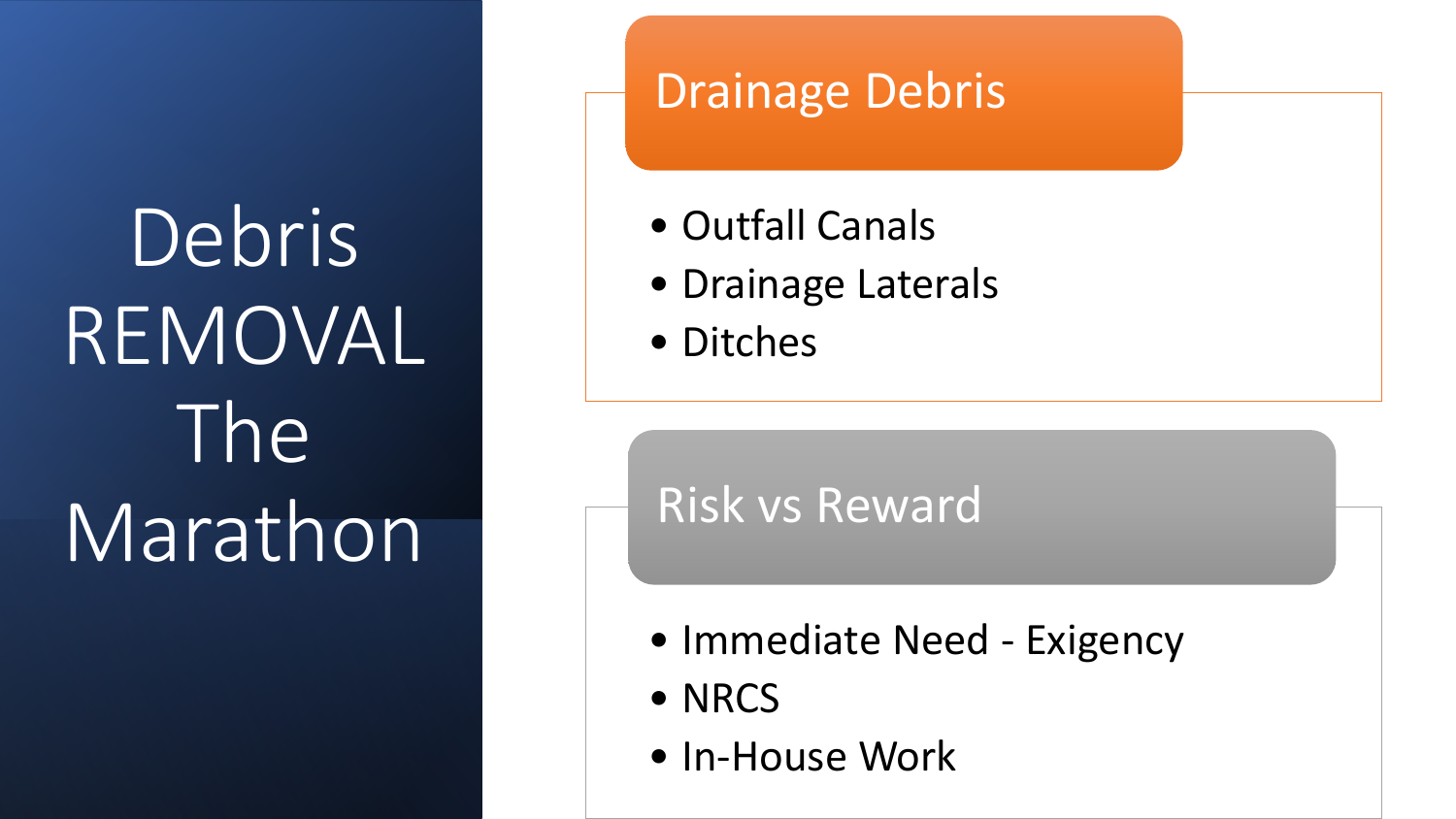#### Debris Removal

- Right of Entry (ROE)
- Private Property Debris Removal (PPDR)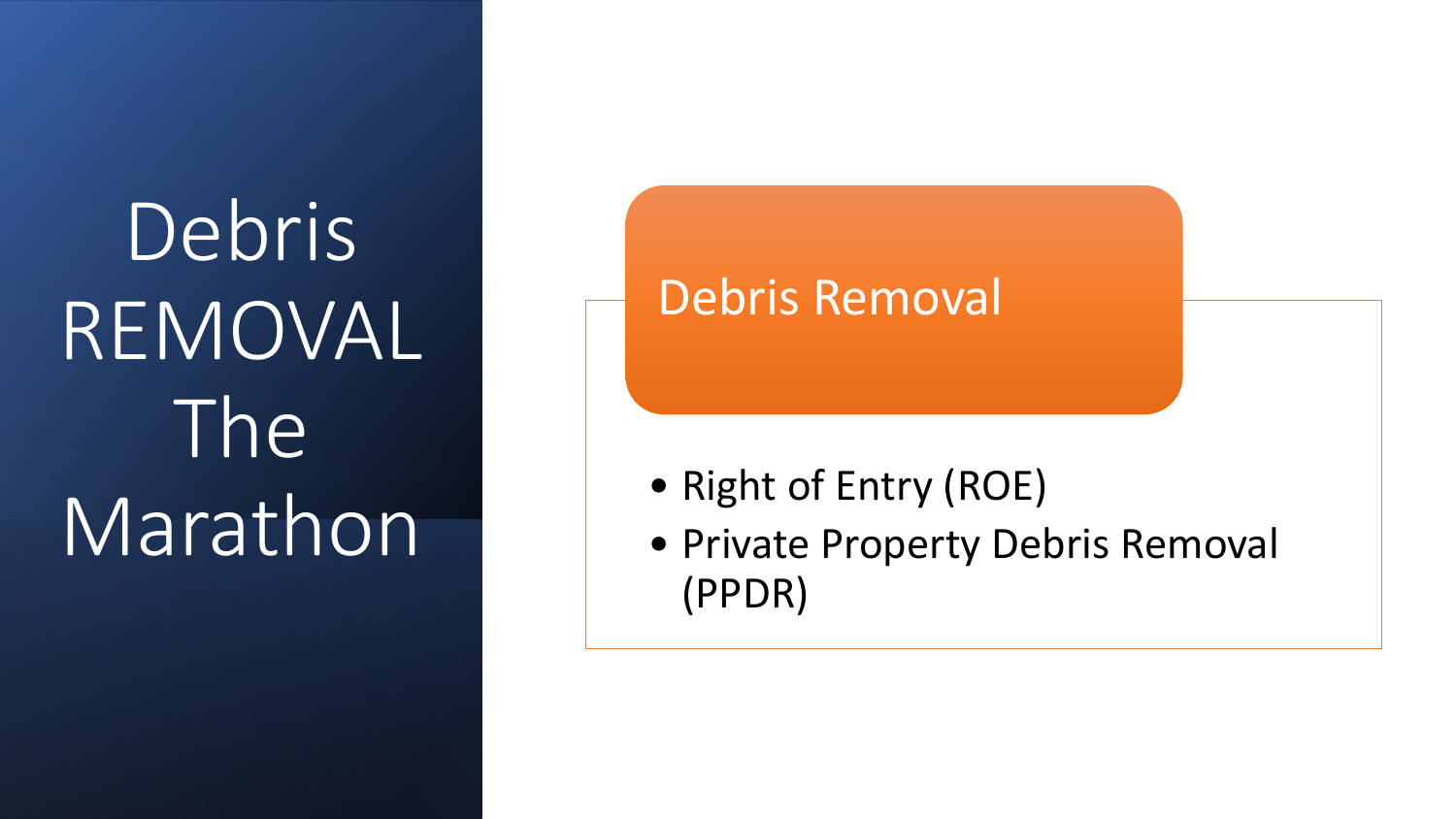# Storm **Communication Documents**

#### Document

- Work Orders
- Maintenance Contracts
- 

### Work Logs Completed Daily

- Personnel
- Equipment
- Tasks
- GPS Data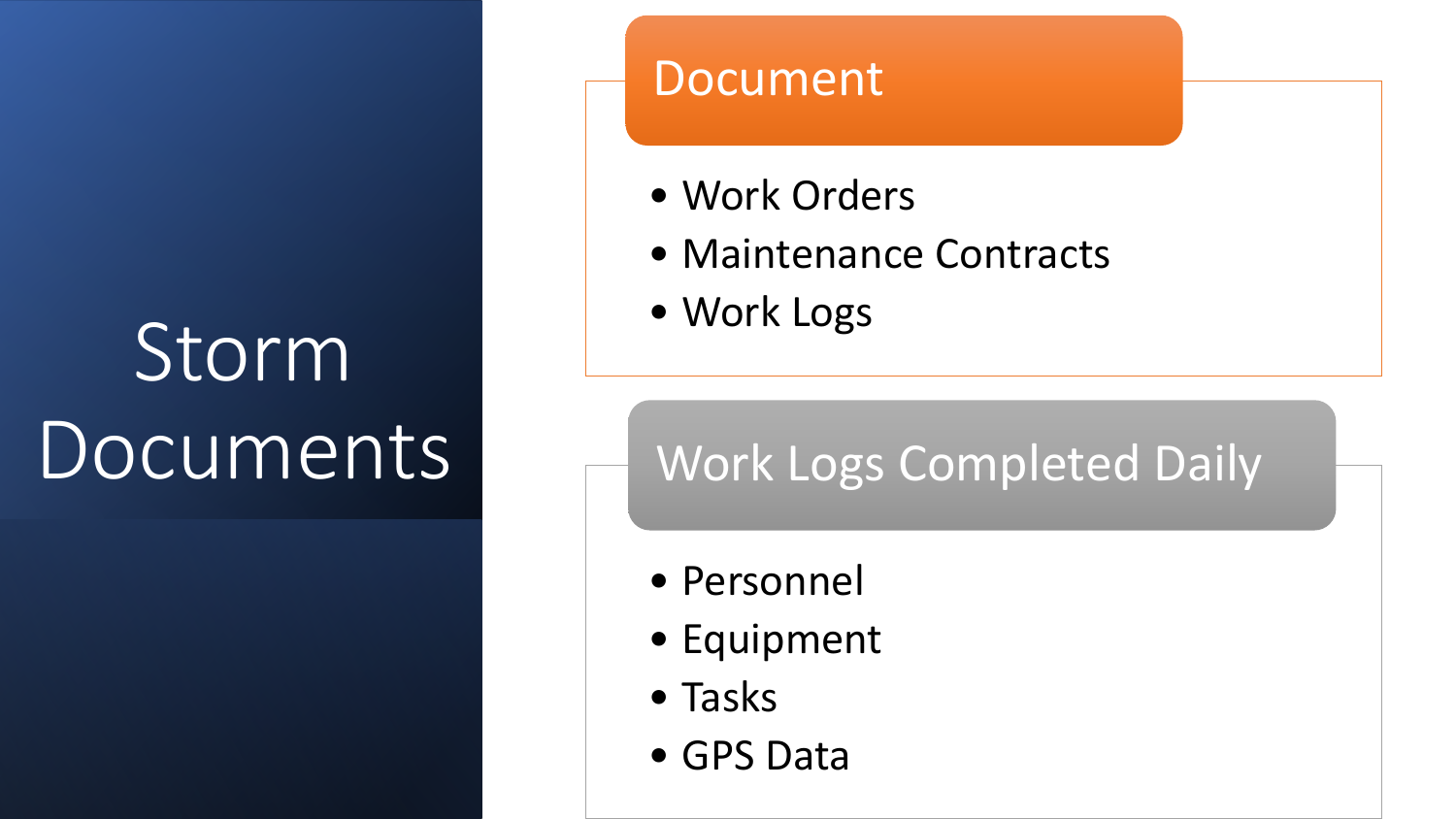# IDA The **Call Continues** Marathon

#### Partnership

- 
- PA Firm
- Agencies
- Document-Document-Document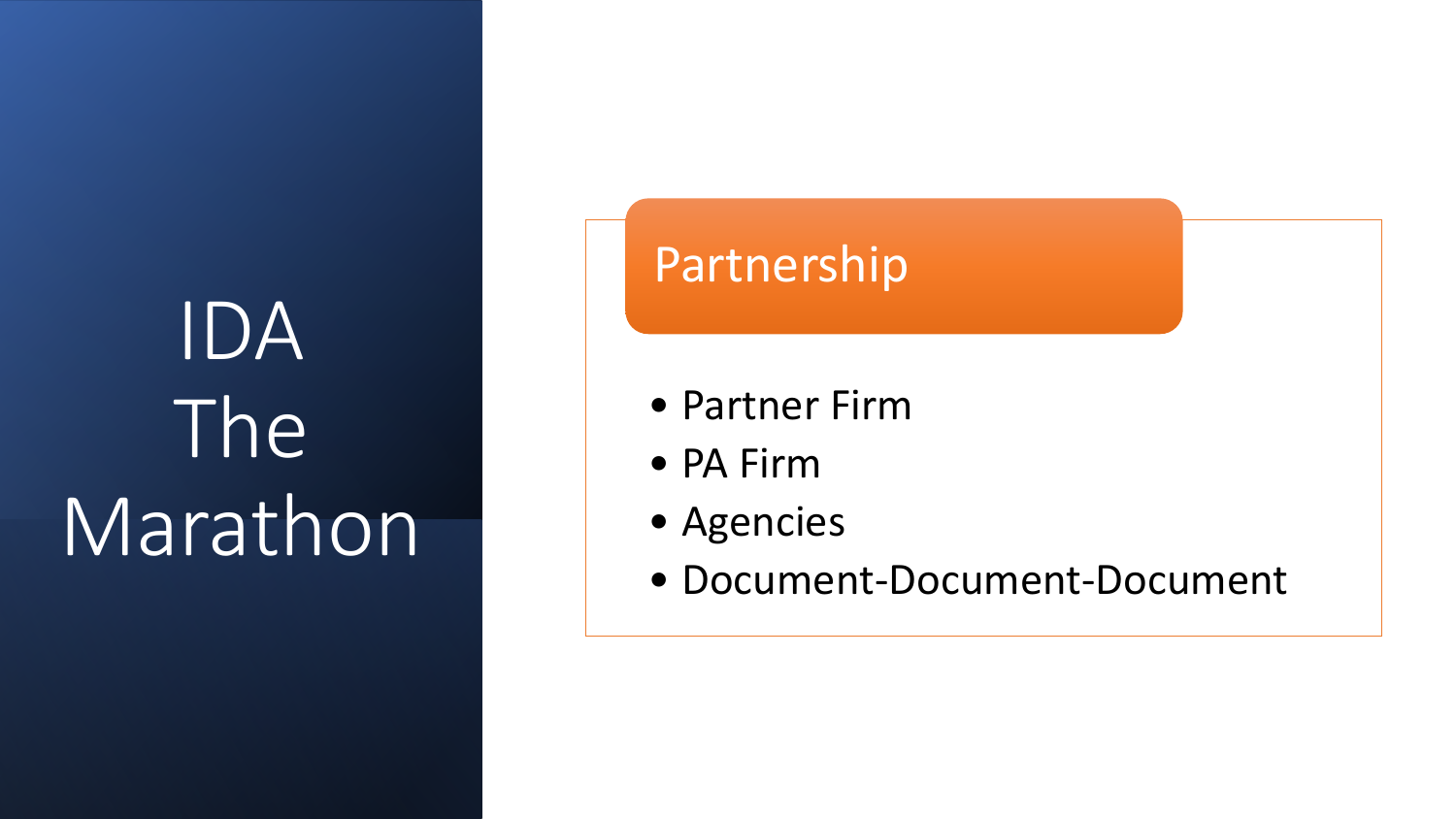IDA The Success Story

### "Feet On The Ground…"

- USACE New Orleans Commander Stephen Murphy
- Mississippi River Commission President Maj. Gen. Diana Holland
- USACE Lt Gen. Scott A. Spellmon
- CPRA Chairman Chip Kline
- LA Governor John Beal Edwards
- US President Joe Biden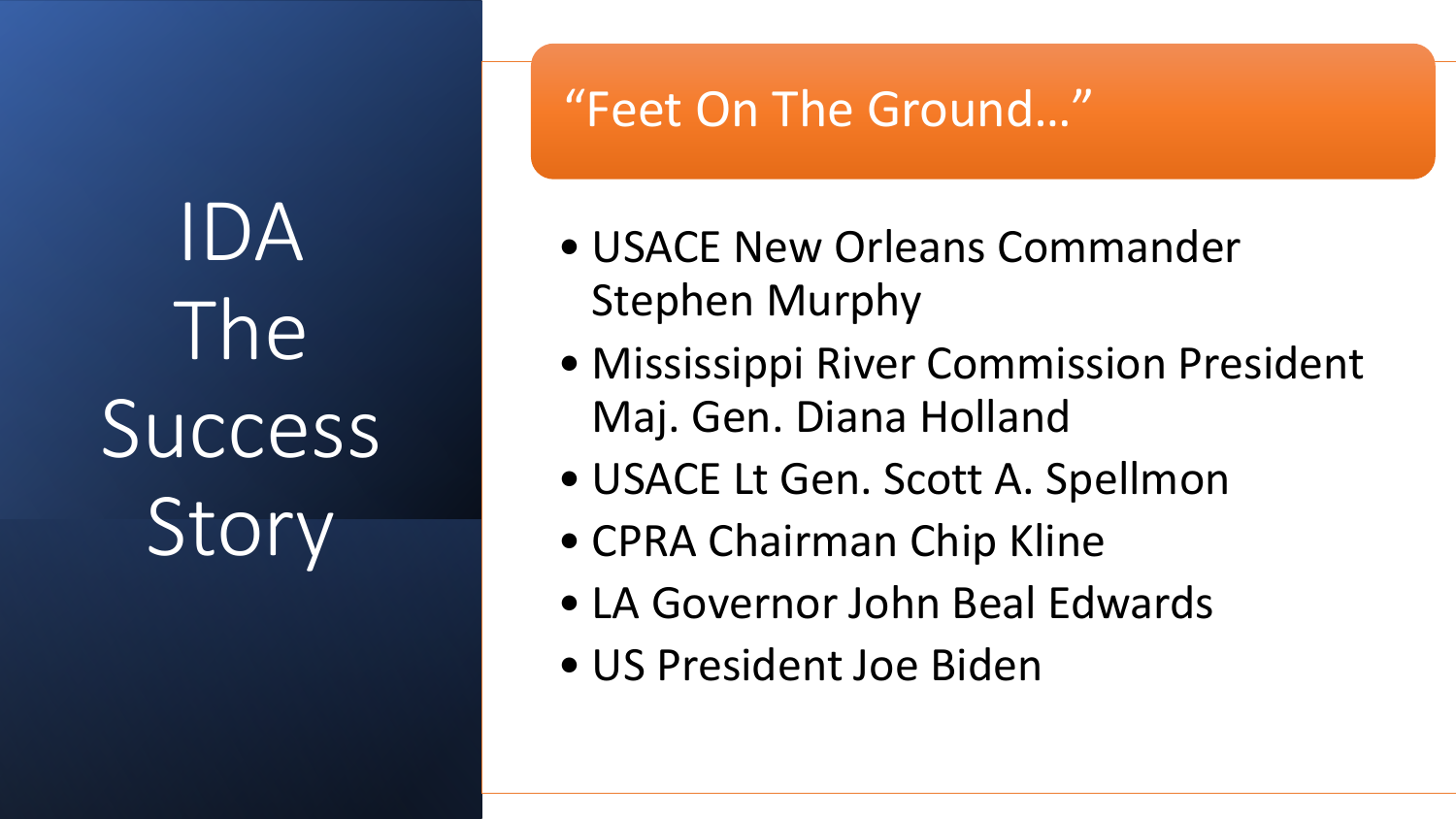# IDA The Success Story

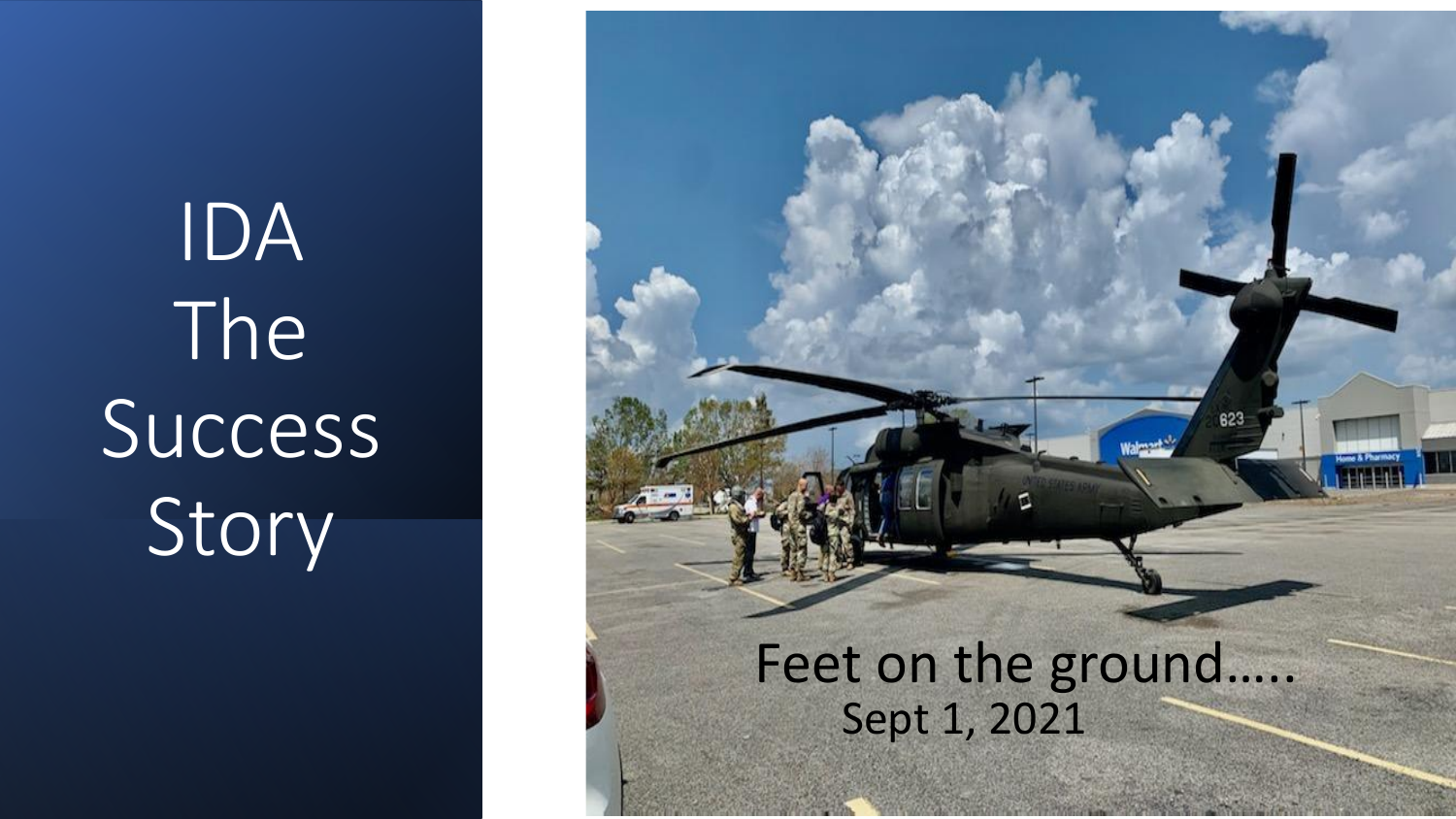# IDA The Success Story